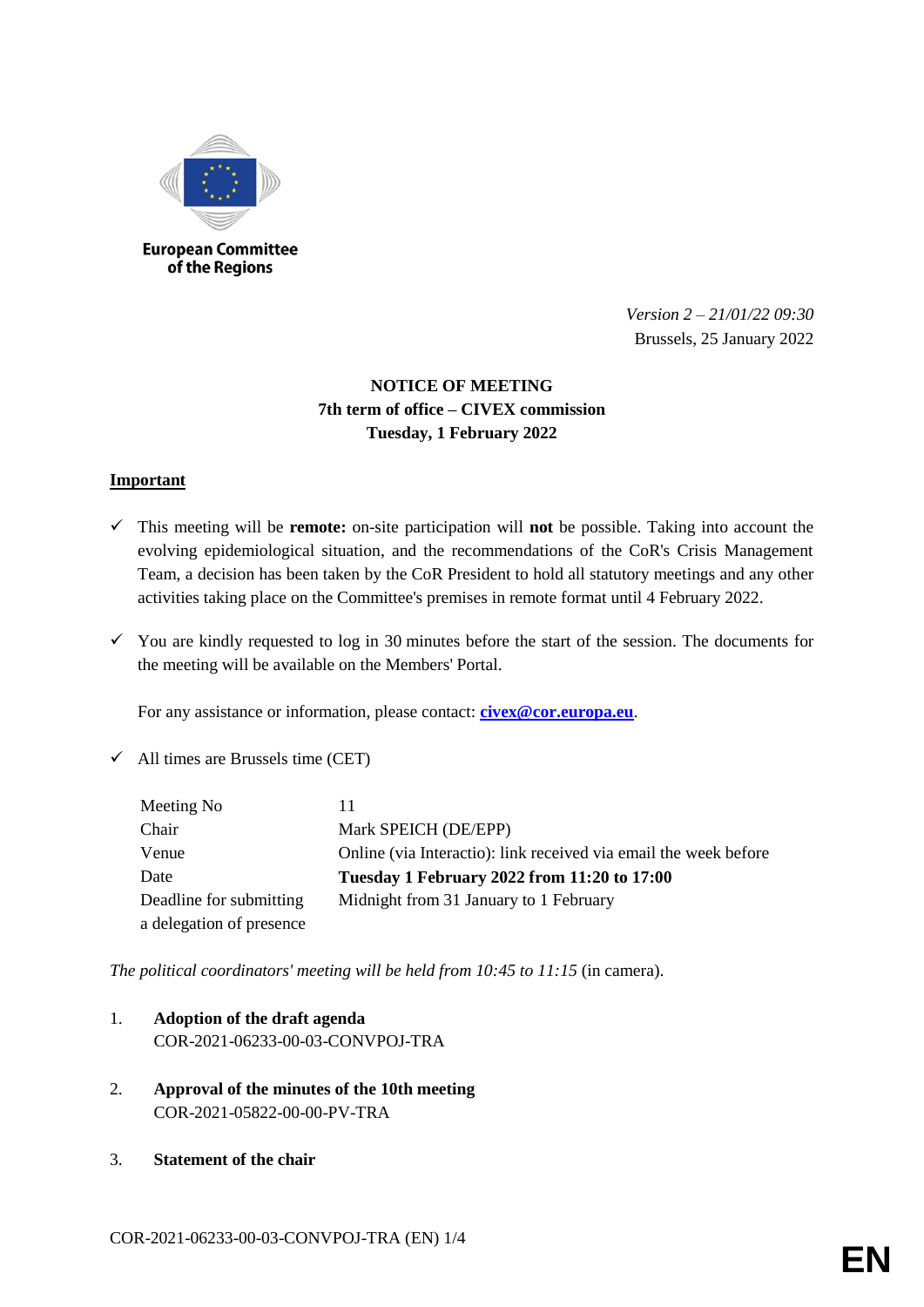## 4. **Organisation of future work**

#### For decision

- 4.1 Opinions on the basis of consultations Rule 41 a) Appointment of rapporteurs
- 4.2 Own-initiative opinions Rule 41 b) i) Decision to draw up an opinion Appointment of rapporteurs
- 4.3 Own-initiative opinions Rule 41 b) ii) Decision to request Bureau authorisation for an opinion Provisional appointment of rapporteurs
- 4.4 Decision not to draw up an opinion Rule 67(2)
- 4.5 Ongoing work programme and decision on attributions by the president COR-2022-00070-00-02-TCD-TRA
- 4.6 Work Programme for 2022 of the CIVEX commission COR-2021-06577-00-00-TCD-TRA

## For information

- 4.7 Follow up to opinions COR-2022-00111-00-01-TCD-TRA
- 4.8 CIVEX-related activities COR-2022-00069-00-02-TCD-TRA
- 5. **Spot on Regions and Cities**

#### 6. **Opinions – Exchange of views**

| Title                       | Strengthening the EU-UK relationship at subnational level |  |
|-----------------------------|-----------------------------------------------------------|--|
|                             | and remedying the territorial impact of the UK's          |  |
|                             | withdrawal from the EU                                    |  |
| Rapporteur                  | Michael MURPHY (IR/EPP)                                   |  |
| Document                    | COR-2022-00108-00-00-DT-TRA                               |  |
| Type of opinion             | Own-initiative opinion - Rule 41 b) ii)                   |  |
| Dossier                     | CIVEX-VII-011                                             |  |
| Statements by               |                                                           |  |
|                             | Alun DAVIES and Laure Anne JONES, members of the          |  |
|                             | Welsh Senedd                                              |  |
| Adoption in CIVEX           | 29 March 2022                                             |  |
| Adoption in plenary session | 27-28 April 2022                                          |  |
|                             |                                                           |  |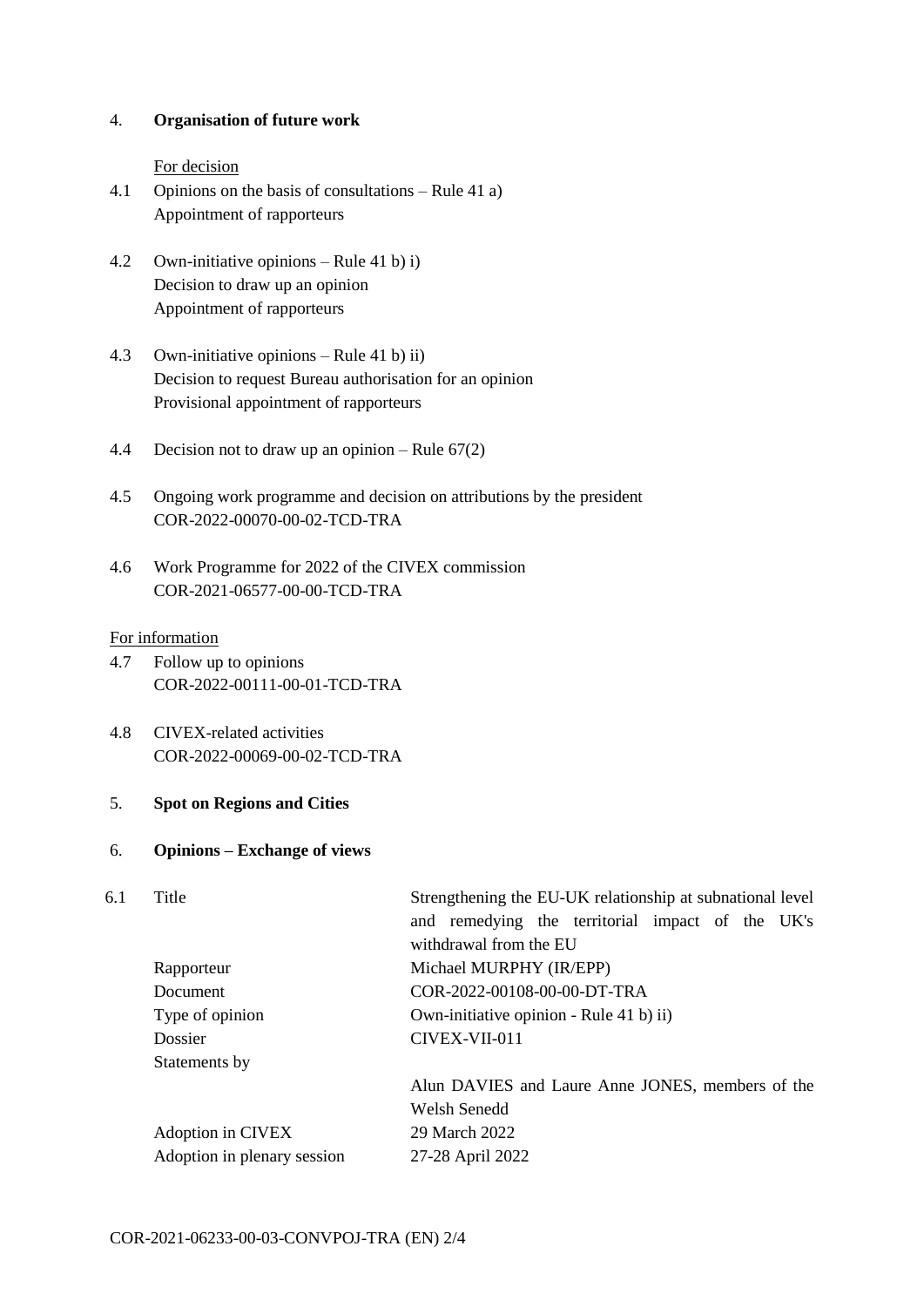|                                           | 13:00 to 14:30                         | <b>Lunch break</b>                           |  |  |
|-------------------------------------------|----------------------------------------|----------------------------------------------|--|--|
|                                           |                                        |                                              |  |  |
| 6.2                                       | Title                                  | Enlargement Package 2021                     |  |  |
| Rapporteur<br>Document<br>Type of opinion |                                        | Anna MAGYAR (HU/ECR)                         |  |  |
|                                           |                                        | COR-2022-00109-00-00-DT-TRA                  |  |  |
|                                           | Own-initiative opinion - Rule 41 b) i) |                                              |  |  |
|                                           | Dossier                                | CIVEX-VII-012                                |  |  |
|                                           | Statement by                           | Thomas HAGLEITNER, Head of Unit for Western  |  |  |
|                                           |                                        | Balkans Policy & Regional Strategy, DG NEAR, |  |  |
|                                           |                                        | European Commission                          |  |  |
|                                           | Adoption in CIVEX                      | 29 March 2022                                |  |  |
|                                           | Adoption in plenary session            | 29-30 June 2022                              |  |  |

- 7. **Presentation of the Subsidiarity Work Programme 2022** Karl-Heinz LAMBERTZ (BE/PES), Chair of the CoR's Subsidiarity Steering Group
- 8. **Thematic debate on the Conference on the Future of Europe and the territorial dimension of European democracy**

| Statement by | Brando BENIFEI (IT/S&D), Member of the European          |
|--------------|----------------------------------------------------------|
|              | Parliament, member of the Working Group on European      |
|              | Democracy of the Plenary of the Conference on the Future |
|              | of Europe                                                |

First reaction from Ramona GOGA, City councillor of Zalău Municipality (RO), CoR Young Elected Politicians Programme

Exchange of views with CIVEX members

| 16:05 to 16:15 | caĸ |  |
|----------------|-----|--|
|                |     |  |

## 9. **Exploratory debate on Reinforcing democracy and integrity of elections**

| Document      | COR-2022-00113-00-00-TCD-TRA                     |
|---------------|--------------------------------------------------|
| Statements by | Harry PANAGOPULOS, Legal Officer, Unit for Union |
|               | citizenship rights and Free movement, DG JUST,   |
|               | European Commission                              |
|               | Marie RONSMANS, ECIT Foundation                  |

Exchange of views with CIVEX members

#### 10. **Any other business**

11. **Confirmation of the date of the next meeting:** Tuesday, 29 March 2022

# **End of the meeting**